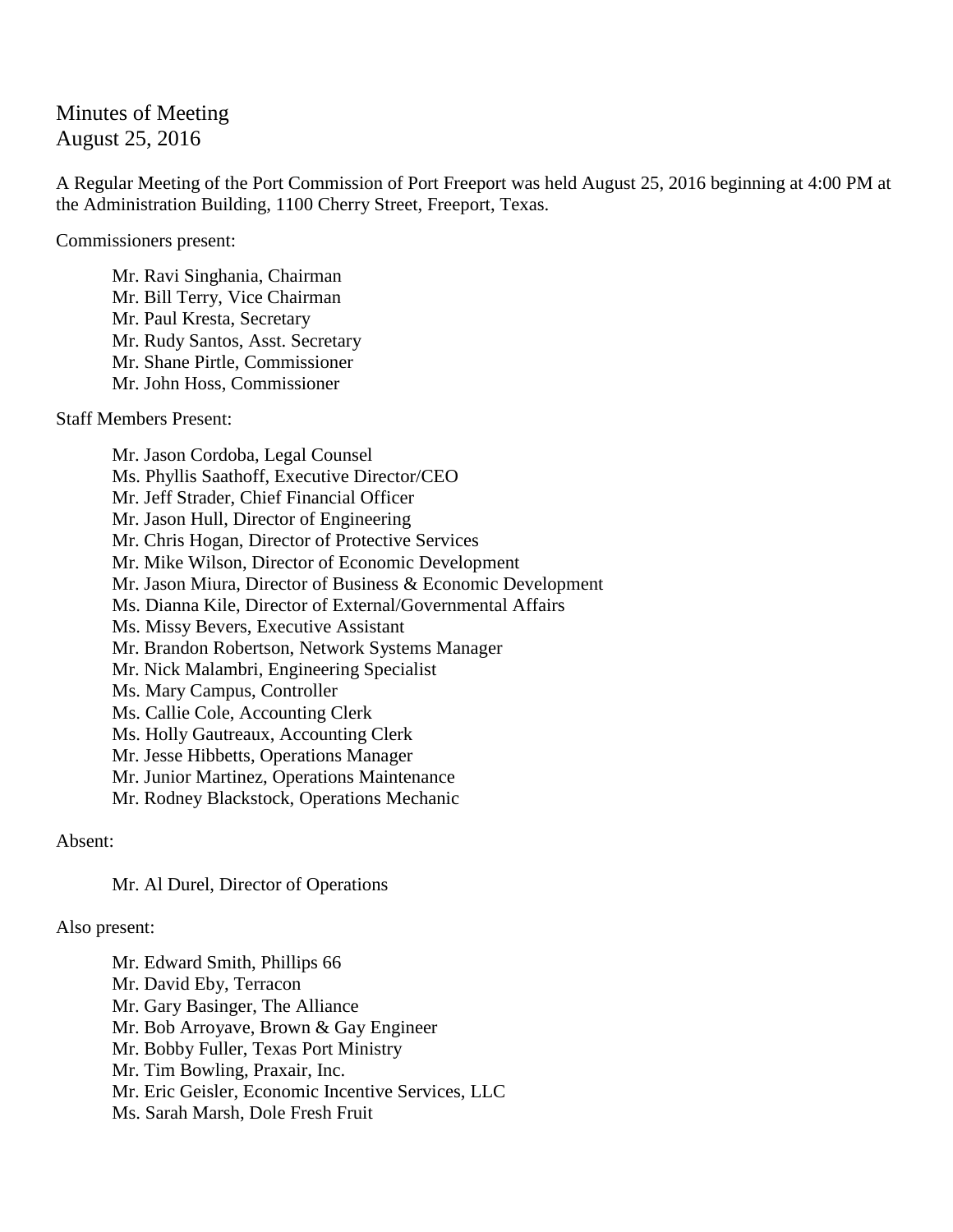- Mr. James Nash, Horizon Terminal Service Mr. Arnold Damian Ms. Maria Owens Ms. Victoria Rodriguez Mr. Larry McDonald Ms. Ruth Renobto Mr. Loren Hayes Mr. Ross Kovar, Ports America Mr. Marcus Lincoln, ILA Mr. Santos Aluiso, ILA
- 1. CONVENE OPEN SESSION in accordance with Texas Government Code Section 551.001, et. seq., to review and consider the following:
- 2. Pledge of Allegiance: U.S. Flag & Texas Flag
- 3. Invocation Mr. Bobby Fuller, Texas Port Ministry
- 4. Roll Call. All Commissioners were present.
- 5. Approval of minutes from the Regular Meeting held August 11, 2016.

A motion was made by Commissioner Kresta to approve the minutes as presented. The motion was seconded by Commissioner Hoss with all Commissioners present voting in favor of the motion.

6. Upcoming Meetings: September 22, 2016 – Board Meeting October 6, 2016 – Port Freeport Open House October 13, 2016 – Board Meeting & Commission Workshop November 10, 2016 – Board Meeting December 1, 2016 – Board Meeting

At this time, Commissioner Singhania went over the meetings dates for the remainder of 2016. Ms. Kile noted that the time for the Open House is set from 4:00 p.m.–7:00 p.m. on October 6. Commissioner Kresta stated that after talking with staff, it was brought to his attention that combining the Commissioner Workshop with the Board Meeting on October 13 is not a good idea. Staff and Commissioners feel they will need more than a few hours for the workshop. After some discussion on proposed dates, it was decided that the workshop will be held Friday, October 14 beginning at 9:00 a.m.

- 7. Reports from Executive Staff:
	- A. Receive report from Executive Director/CEO on activities and matters related to administrative affairs. Port tenant updates, USCOE, rail issues, AAPA Committees, leases, contracts, upcoming Port and civic events and other related administrative affairs.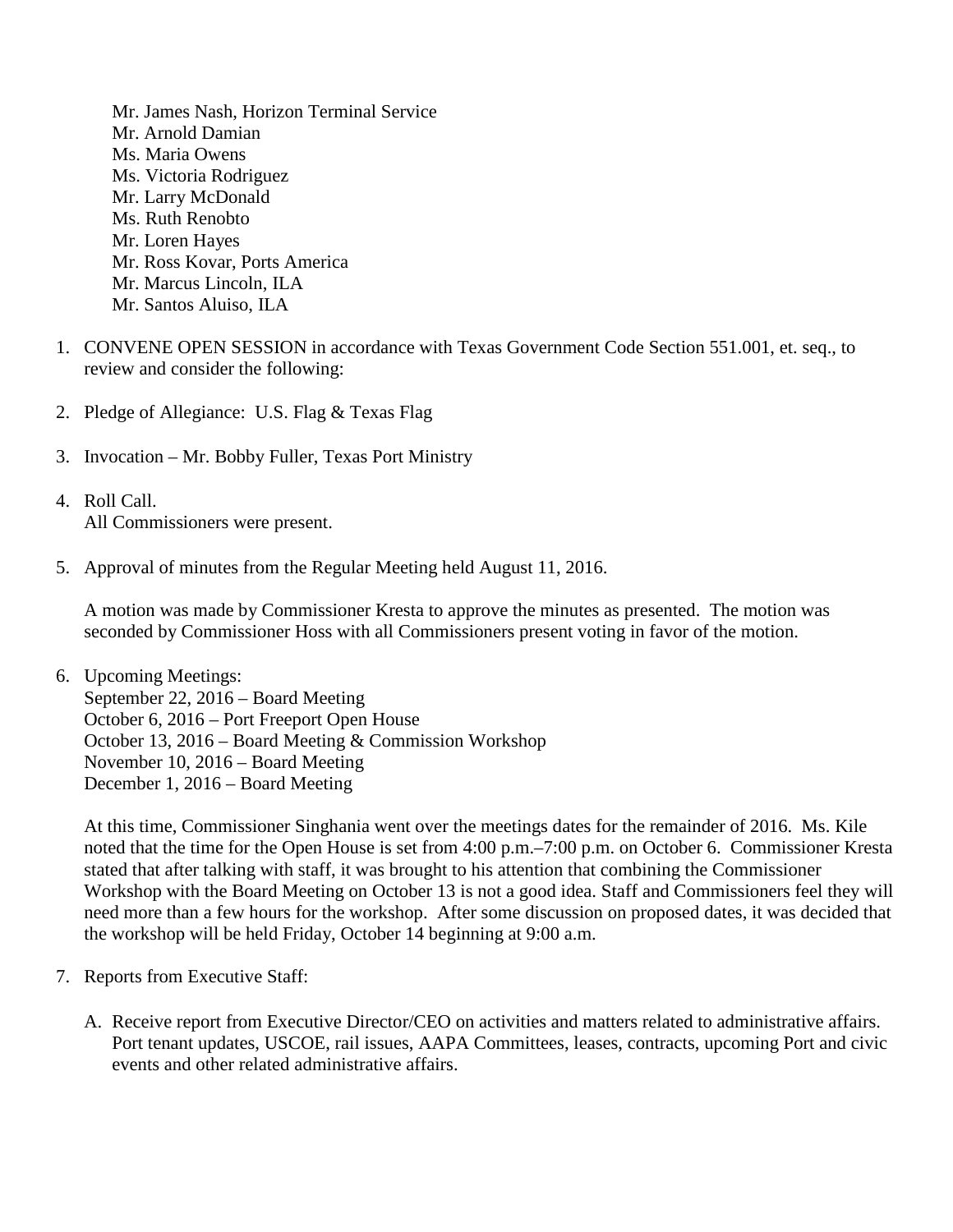Ms. Saathoff reported that Colonel Zetterstrom will make his initial visit to Port Freeport September 1<sup>st</sup>. She met with the engineering and consulting team to review the progress with the GRR effort and to ensure those efforts are moving forward. With regard to the 55 Foot Project, the Port will be asking the Galveston District to proceed with the pre-construction engineering and design for Reach No. 1. Ms. Saathoff reported on the UP Shortline Railroad & Port Conference she, Jason Miura and Commissioner Terry attended where key objectives were to meet with key decision makers and build further support for the growth at Port Freeport. Because of these efforts, the Vice President of Network Planning & Operations visited Port Freeport to see first-hand what we have to offer. The TWIC Reader Rule was published in the Federal Register this week. The team is reviewing and will brief the Security/Safety Advisory Committee in the future. The House Congressional Ports Caucus held a briefing on Customs Border Protection staffing shortages at nations seaports. Currently, CBP is 500 personnel short and requires additional funding and authorization from Congress to adequately address the needs at the seaports.

Upcoming dates at the Port include the following:

August 26 - TxDOT Meeting Discussion on Pine Street Bridge Project

August 26 - Port of Campeche CEO & General from Mexico Visit & Tour

September 1 - Colonel Zetterstrom Visit

September 14 - Hoegh Autoliners Neo-Panamax Carrier arrival

September 15 - Senate Select Committee on Texas Ports Hearing in Austin

September 15 - Highway 36 Traffic Safety & Control Committee Meeting

Ms. Saathoff also added that after checking with the City of Freeport, repairs to intersection of Second and Sycamore will begin mid-September. About the same time, the Port's contractor will begin improvements to the Fifth Street and Terminal Street route to the Port's back gate.

B. Receive report Director of External/Governmental Affairs on activities and matters related to federal, state and local governmental affairs, Port tenant updates, USCOE, rail issues, HGAC/TPC, Committees, upcoming Port and civic events and other related governmental affairs

In addition to her report, Ms. Kile stated that she will be in attendance for the Senate Select Committee on Texas Ports hearing in Austin September 15. She also reported that the first eight houses on 9<sup>th</sup> Street have been completed on the inside and is currently working on a tour for the media.

C. Receive report from Chief Financial Officer on monthly activity and matters related to financial results, investments, insurance, leases, real property matters and other related administrative affairs.

The Port continues on a strong performance path coming in with \$18.4 million in operating revenues which is an 18% increase over prior year. Operating income comes in at \$5.5 million or 89% improvement over the prior year. Mr. Strader announced the resignation of Minette Macrae in the finance department. Moving forward, the department will shift duties moving Callie Cole into the accounts receivable position and not backfill her old position going forward. He also introduced Holly Gautreaux who is new to the Finance Department. Holly is presently enrolled at Brazosport College pursuing a Bachelor of Science in Finance & Accounting.

Commissioner Terry asked for an update on the Request for Proposals (RFP) for the commercial banking services and computer software. Mr. Strader stated the RFP's went out for commercial banking services in early August. Thirteen financial institutions were targeted within the District region and directly contacted. The proposals should be evaluated by the finance department in mid-September, then presented to committee and commission for approval. The RFP for new finance and billing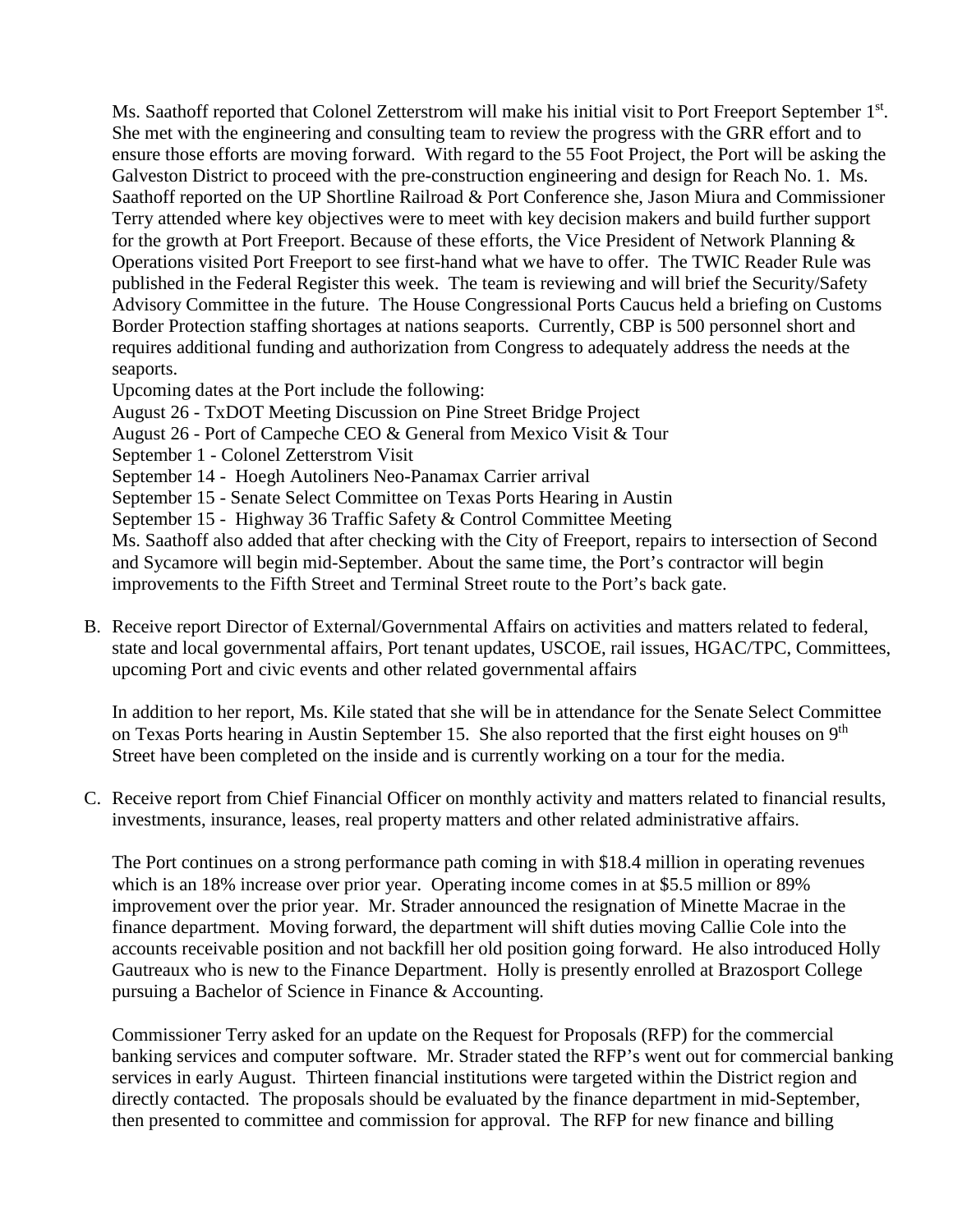software package has not been put out at this time. Mr. Strader explained the process Soft Resources, the Port's software advisor for this acquisition, went through to determine what software/vendor was best suited for the Port. A short list has been determined and the next step will be to push out an RFP. Target date for approval by Commission is the December 1 meeting.

D. Receive report from Director of Engineering on activities and matters related to Freeport Harbor Federal Channel, capital projects and other projects, Hydrographic Report and other related facility engineering matters.

Mr. Hull made a revision to his report regarding the federal maintenance dredging, explaining that the Manson Newport has arrived to take care of urgent dredging needs, then will proceed to the Sabine to take care of scheduled needs. The Manson Newport will then come back to join with BayPort and dredge simultaneously. Mr. Hull also shared interior photos of the new houses on Ninth Street as well the Dock 2 flood wall opening made to accommodate the Hoegh Target. Also included were current pictures of Freeport LNG's liquefaction site.

E. Receive report from Director of Operations on activities and matters related to operations, vessel activity, tonnage and other related port operation matters.

In Mr. Durel's absence, Mr. Jesse Hibbetts, Operations Manager reported that during the month of June, Horizon Terminal Services brought in a number of the D11's bulldozers. While Vulcan did not handle any vessels for the month of June four Hoegh vessels called Port Freeport during the month and three project cargo vessels including Dow, FLNG and one export vessel going to Turkey. In July, the Port saw five Hoegh vessels and two project cargo vessels, both for Mammoet and Freeport LNG. He also reported that Dole's new vessel, the Dole California, had called twice. It is a 589 foot LOA vessel. Six Hoegh vessels are expected during the month of August with the NeoPanamax vessel Hoegh Target coming September 14. American Rice has a vessel coming in this weekend with approximately 12,000 metric tons of bagged rice.

F. Receive report from Director of Protective Services on matters related to safety meetings/injury report, security meetings, EMS update and other related safety, security and environmental matters.

Mr. Hogan began his report with a safety briefing for everyone in attendance. He outlined the building exits and mustering points in case of an emergency as well as the locations of the nearest restrooms. Mr. Hogan then reported that an Emergency Action Plan has been developed for the new administration building. Training will be conducted in September and will cover floods, acts of nature, types of emergency and security issues. Additionally, Mr. Hogan reported on the concealed compartment class held August 17.

Commissioner Singhania complimented Mr. Hogan for including a safety moment with his report and requested this item be added to each agenda moving forward.

G. Receive report from Director of Business & Economic Development on activities and matters related to industry meetings and Port presentations, Port events, and other related trade development or community relation matters.

Mr. Miura reported on meetings held with the key decision makers within Union Pacific, stating that our representatives gained in depth insight to the company and how they operate, and like Port Freeport,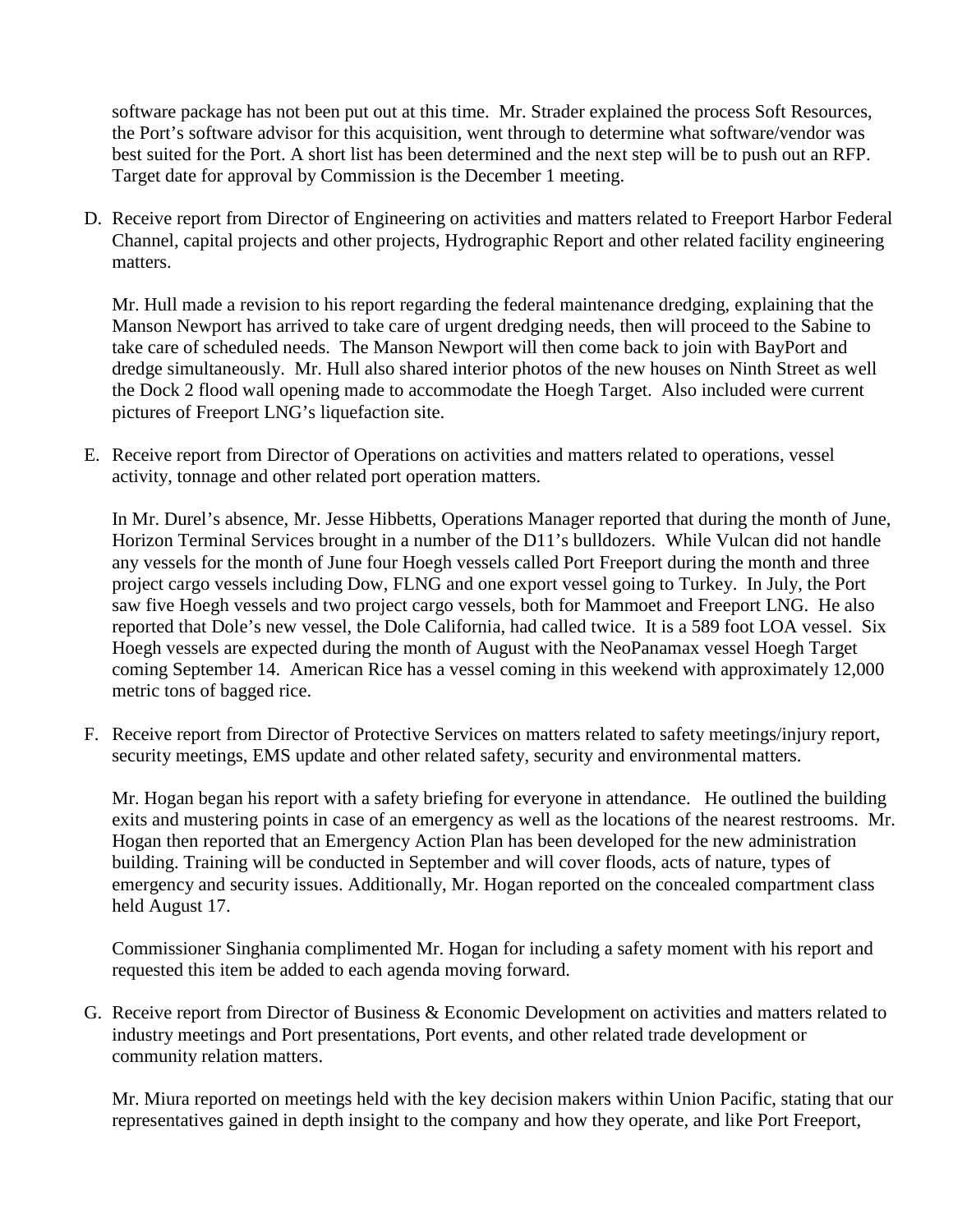safety is paramount within their organization. He also reported on the visit and tour by Shintech representatives earlier in the day and touched on the project cargo Mr. Hibbetts reported on, adding that at the end of the year, Tenaris will begin bringing pipe for trial shipments that will go to their new Bay City plant for testing phase. Mr. Miura also reminded the Commission the Breakbulk Americas 2016 Conference will be September 27-29 in Houston. Commissioner Singhania complimented Mr. Miura and his staff on the references and attention they have garnered for the Port.

8. Receive report from Commissioners on matters related to meetings and conferences attended, Port presentations and other related Port Commission matters.

Commissioner Pirtle reported attending the Greater Houston Port Bureau Gala along with Ms. Saathoff, Commissioners Hoss and Singhania. He also attended Freight Shuttle International event in Bryan, Texas and the Concealed Compartment Class. Commissioner Pirtle has also been recruited to participate with the Brazoria County Long-Term Recovery Committee working with United Way to assist areas in redeveloping property.

Commissioner Kresta reported attending Freight Shuttle International event in Bryan, Texas as well as the Rail District meeting held August 19.

Commissioner Terry reported attending trips to BNSF and the UP Shortline Conference in Omaha.

Commissioner Hoss reported attending Freight Shuttle International event, the Greater Houston Port Bureau dinner August 20 and his participation on the bi-weekly teleconference with the Corps.

Commissioner Singhania reported attending the GHPB dinner as well. He also reported receiving an invitation to attend the Freight Shuttle Ceremony September 9.

## 9. Public Comment

Mr. Arnold Damian addressed the Board asking for assistance with moving to his new house on Ninth Street.

Ms. Maria Owens addressed the Board on behalf of her parents, Humberto & Victoria Rodriguez regarding the traffic behind East  $5<sup>th</sup>$  Street as well as the condition of the street.

10. Recognition of the following companies for achieving one-year safety performance of no injuries:

Ports America ILA Port Freeport

Commissioner Singhania stated that Ports America, ILA and Port Freeport are being recognized because of excellence safety performance in 2015. He added that safety performance is critical for any business with operations like the Port and the Port Commission treats safety with the foremost importance. Accepting on behalf of Ports America was Mr. Ross Kovar; accepting for ILA was Mr. Santos Aluiso and Mr. Marcus Lincoln; accepting on behalf of Port Freeport was the Port Commission and staff members representing each department. Ms. Saathoff stated that all of the organizations had no recordable injuries in 2015 and thanked everyone for recognizing it takes everyone being committed to safety to achieve this type of performance.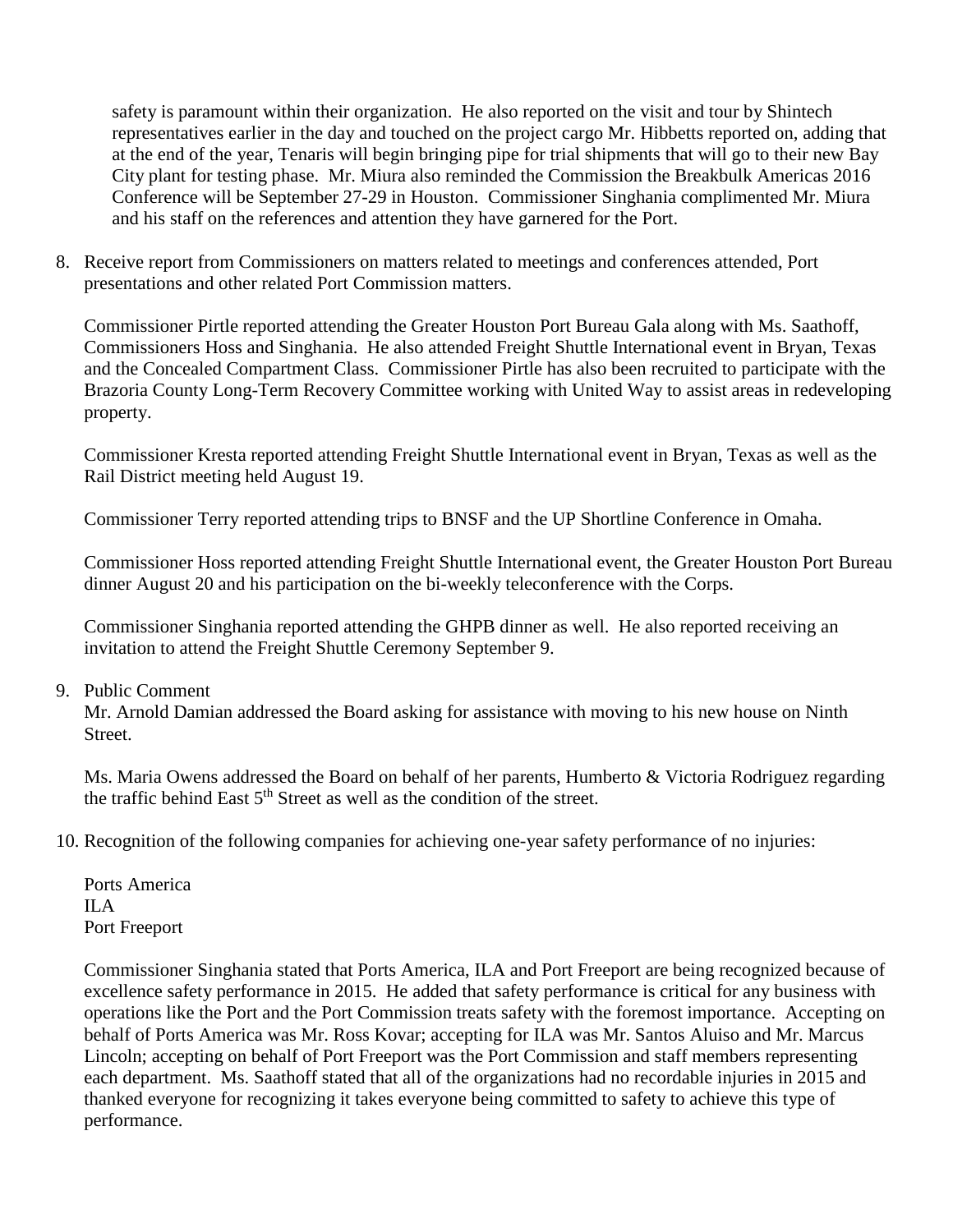11. Approval of financial report presented for periods ending June 30, 2016 and July 31, 2016.

A motion was made by Commissioner Hoss to approve the financial report as presented. The motion was seconded by Commissioner Santos with all Commissioners present voting in favor of the motion.

12. Approval of a Resolution approving the application for tax abatement for Praxair, Inc. for property located in the Praxair, Inc. Reinvestment Zone No. 1, approving Tax Abatement Agreement on the same terms and conditions as granted to Praxair, Inc. by Brazoria County and authorizing Chairman and Secretary to execute said agreement.

Mr. Tim Bowling of Praxair, Inc. shared information about Praxair and talked about the new project Praxair is starting in Brazoria County which is the construction of a manufacturing facility that will produce oxygen, nitrogen, argon, and carbon dioxide. Praxair anticipates spending in excess of \$100 million with construction estimated to start in 2018 and completion in the beginning of 2020. The complex is expected to bring 60-70 jobs during construction and 15 permanent jobs when the plant is operational. Praxair is applying for a 7 year, 100% abatement. Brazoria County did approve this abatement August 23.

A motion was made by Commissioner Terry to approve the resolution. The motion was seconded by Commissioner Pirtle with all Commissioners present voting in favor of the motion.

13. Approval to purchase additional storage sheds for the New Housing Project.

Mr. Hull stated that bids were opened for this project with one bid being submitted by Tuff Shed in the amount of \$40,810 for fourteen 10x10 sheds. It is Mr. Hull's recommendation to approve this contract.

A motion was made by Commissioner Pirtle to approve the purchase. The motion was seconded by Commissioner Kresta with all Commissioners present voting in favor of the motion.

14. Approval of an Award of Contract for the East End Properties 2016 project.

Mr. Hull stated that bids were opened August 4 for the demolition of the Freeport Inn with the low bid submitted by Cherry Demolition in the amount. \$225,000. Because this property is zoned as residential, it is Mr. Hull's recommendation and that of the Strategic Planning Advisory Committee to move forward with the base scope which calls for demolition and placement of 3" of sand graded for proper turf management.

A motion was made by Commissioner Hoss to approve the contract. The motion was seconded by Commissioner Terry with all Commissioners present voting in favor of the motion.

15. Approval of a Spur Track Crossing Permit Agreement between Port Freeport and the Texas Department of Transportation.

Mr. Hull explained this is a permit and standard agreement with TxDOT for crossing a Texas highway with any type of railroad. The permit and agreement will allow the Port to install rail across Highway 36 as well as maintain the rail. Mr. Hull also noted the agreement is still in draft form therefore he is requesting approval for the Executive Director to sign the final form subject to no material changes.

A motion was made by Commissioner Pirtle to approve the agreement. The motion was seconded by Commissioner Terry with all Commissioners present voting in favor of the motion.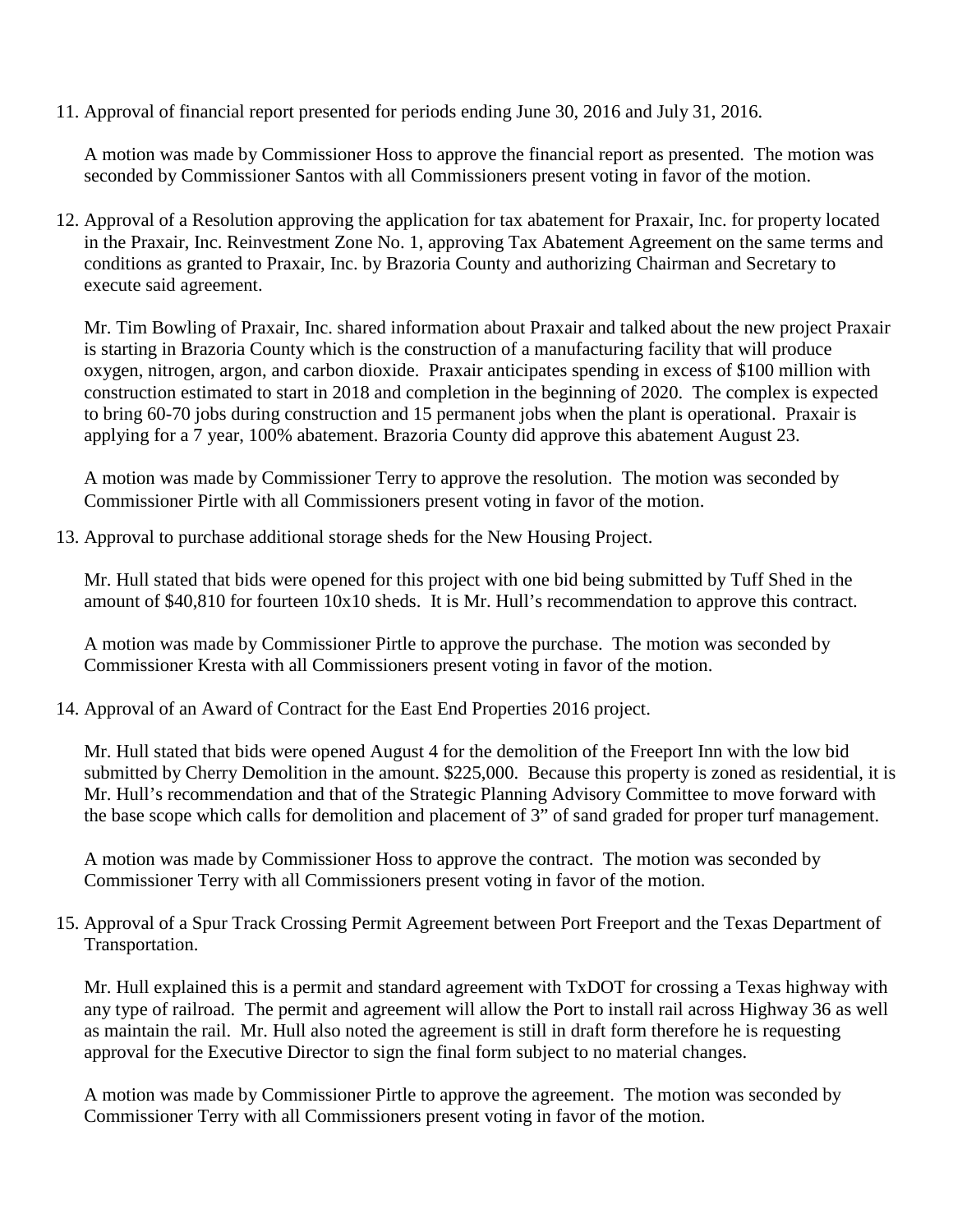16. Discussion regarding the designation of recipient of the 2016 Port Freeport Golf Tournament.

Ms. Saathoff stated that staff has been actively preparing for the upcoming tournament, soliciting sponsors from the community to help put on the event. It is the recommendation of the staff that Texas Port Ministry be named as the recipient of the proceeds of the golf tournament. The Ministry has clearly been identified as one with the most direct impact to activities inside the Port and supporting our mariners and truckers. Although this is a discussion item, Ms. Saathoff wanted to make sure everyone was in agreement with this recommendation by staff.

A motion was made by Commissioner Pirtle to approve the recommendation. The motion was seconded by Commissioner Hoss with all Commissioners present voting in favor of the motion.

17. Approval of Executive Director/CEO and Commissioner travel for the months of August, September and October, 2016.

A motion was made by Commissioner Pirtle to approve the travel. The motion was seconded by Commissioner Santos with all Commissioners present voting in favor of the motion.

18. Receive update from staff regarding the Brazoria-Fort Bend Rail District, related meetings & projects.

Mr. Miura made a correction to the next Rail District meeting stating it will be September 16 at Port Freeport. He also stated the District has received all the seed funding in total of \$150,000 with some expenses totaling about \$15,000. Last meeting went well with the organization moving forward and receiving a report from SWCA, an environmental consulting firm giving a broad view of everything that needs to take place from an environmental prospective. Mr. Miura shared the draft mission and vision statements for the District that were discussed, adding that they have requested feedback from the sponsoring agencies on these two statements. He also stated that a workshop is being scheduled to discuss a more in depth a scope of work for engineering firms that focuses on the rail.

19. Workshop regarding the FY 2016/2017 Budget for Port Freeport.

Mr. Strader gave a brief presentation and overview of the revisions made to the budget presented at the August 11 meeting. In summary, the budget incorporates \$24.7 million in operating revenues and \$18 million in operation expense. An increase in net assets is approximately \$3 million with planned capital expenditures of \$41 million which will be funded through a combination of cash flows, debt and grants. The budget incorporates \$8 million in debt service and anticipates \$10.1 million use out of reserves for cash funding capital projects. At the Board's request from the previous workshop, Mr. Strader presented four tax rate options which included the effective rate of \$0.04180, prior year rate at \$0.041304, a decrease from the prior year rate to \$0.040800, and a rate of \$0.038760 which reduces the rate to hold at the prior years M&O levy. Looking forward to the capital investment that need to be made in the Port, to complete the deepening and widening of the channel and expand the container facilities to put in the necessary rail infrastructure, a strong positive cash flow should be maintained at the Port. Option 3 would be the best rate giving taxpayers a slight reduction but will preserve the M&O funds for the Port to continue to reinvest in the upkeep of existing infrastructure. After discussion of the tax rate options, Mr. Strader went through the remaining presentation explaining the revisions moving forward to operating expense, Port salaries, wages and benefits, professional services, business insurance, maintenance and repair and depreciation expense.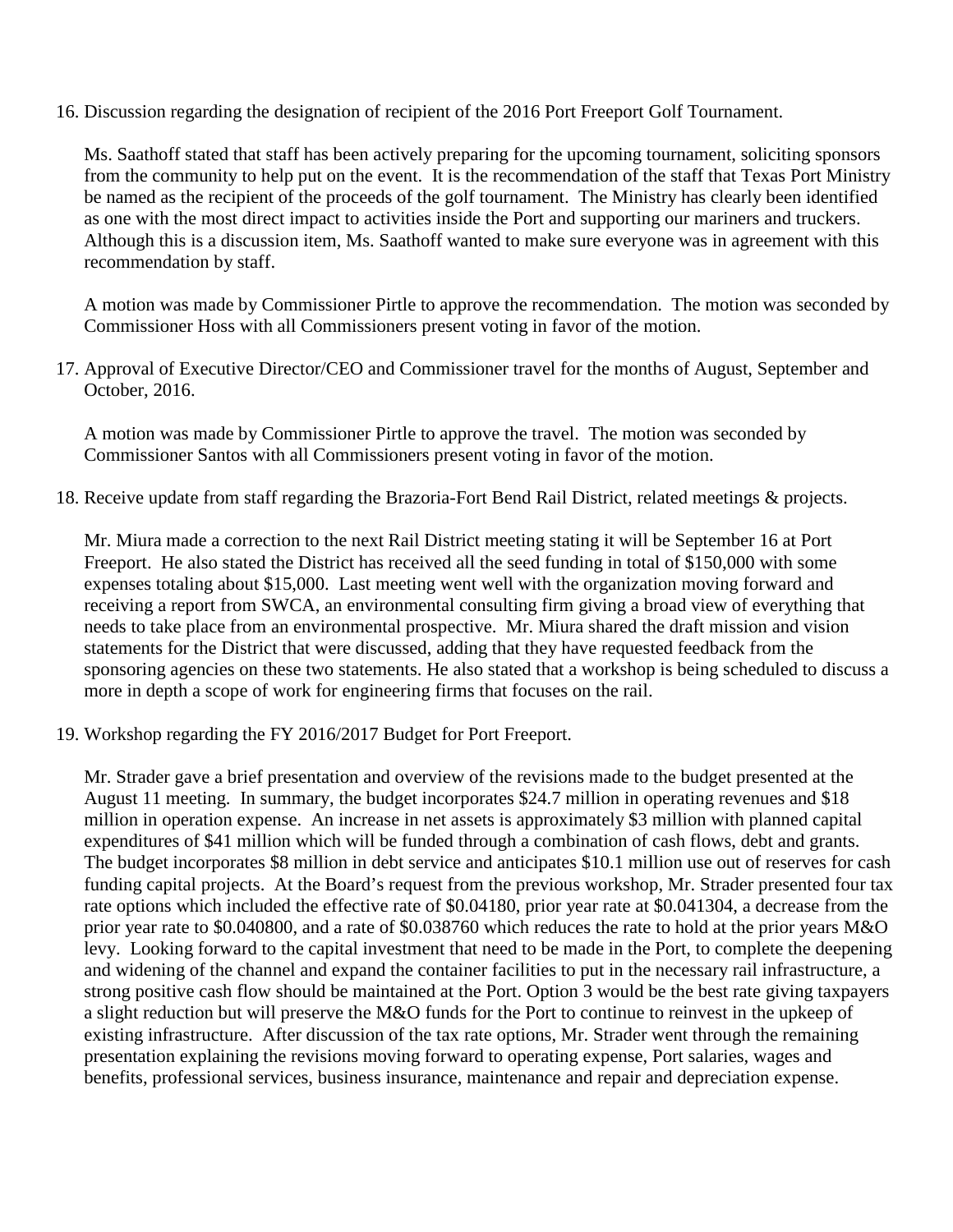20. Adoption of a resolution setting the 2016 Tax Rate for Port Freeport.

After discussing different tax rate options, a motion was made by Commissioner Terry to adopt a tax rate of \$0.040100. The motion was seconded by Commissioner Hoss with all Commissioners present voting in favor of the motion.

21. Adoption of the FY 2016/2017 Budget for Port Freeport.

After presenting the revised budget, Mr. Strader stated that is management's recommendation for approval the 2017 budget as presented with the correction of the tax rate to \$0.040100 as well as the addition of the fourth CAP Meeting expense. Commissioner Hoss stated having some questions related to the security budget and felt a lengthier discussion would be necessary with the Security/Safety Advisory Committee since some of the discussion would fall under SSI. With this in mind, approval of the budget was tabled until the next meeting, September 22.

- 22. EXECUTIVE SESSION in accordance with Subchapter D of the Open Meetings Act, Texas Government Code Section 551.001, et. seq., to review and consider the following:
	- A. Under authority of Section 551.071 for discussion regarding:
		- 1. Consultation with attorney regarding a Release Agreement between Port Freeport and Western Seafood, Inc.
	- B. Under authority of Section 551.072 for discussion regarding:
		- 1. The potential exchange, lease, or value of real property located at Parcels 4, 5, 6, 19, 27, 34, and 38, Port Freeport.
		- 2. The potential exchange, lease, or value of real property located at Parcels 7, 8, 10, 26, and 37, Port Freeport.
		- 3. The potential exchange, lease, or value of real property located at Parcel 14, Port Freeport.
		- 4. The potential purchase, exchange, lease or value of real property located at Port Freeport, including but not limited to the real property located at and contiguous to Berth 7.
- 23. RECONVENE OPEN SESSION to review and discuss the following:
- 24. Approval of a Release Agreement between Port Freeport and Western Seafood, Inc.

Commissioner Singhania noted that for discussion in Executive Session, Commissioners Terry and Kresta were excused from the meeting.

A motion was made by Commissioner Hoss to authorize the CEO to execute a Release Agreement with Western Seafood Company, but not to include taxes owed on the property, removal of all Western Seafood Company personal property and environmental issues. The motion was seconded by Commissioner Santos with all Commissioners present voting in favor of the motion and Commissioners Terry and Kresta abstaining.